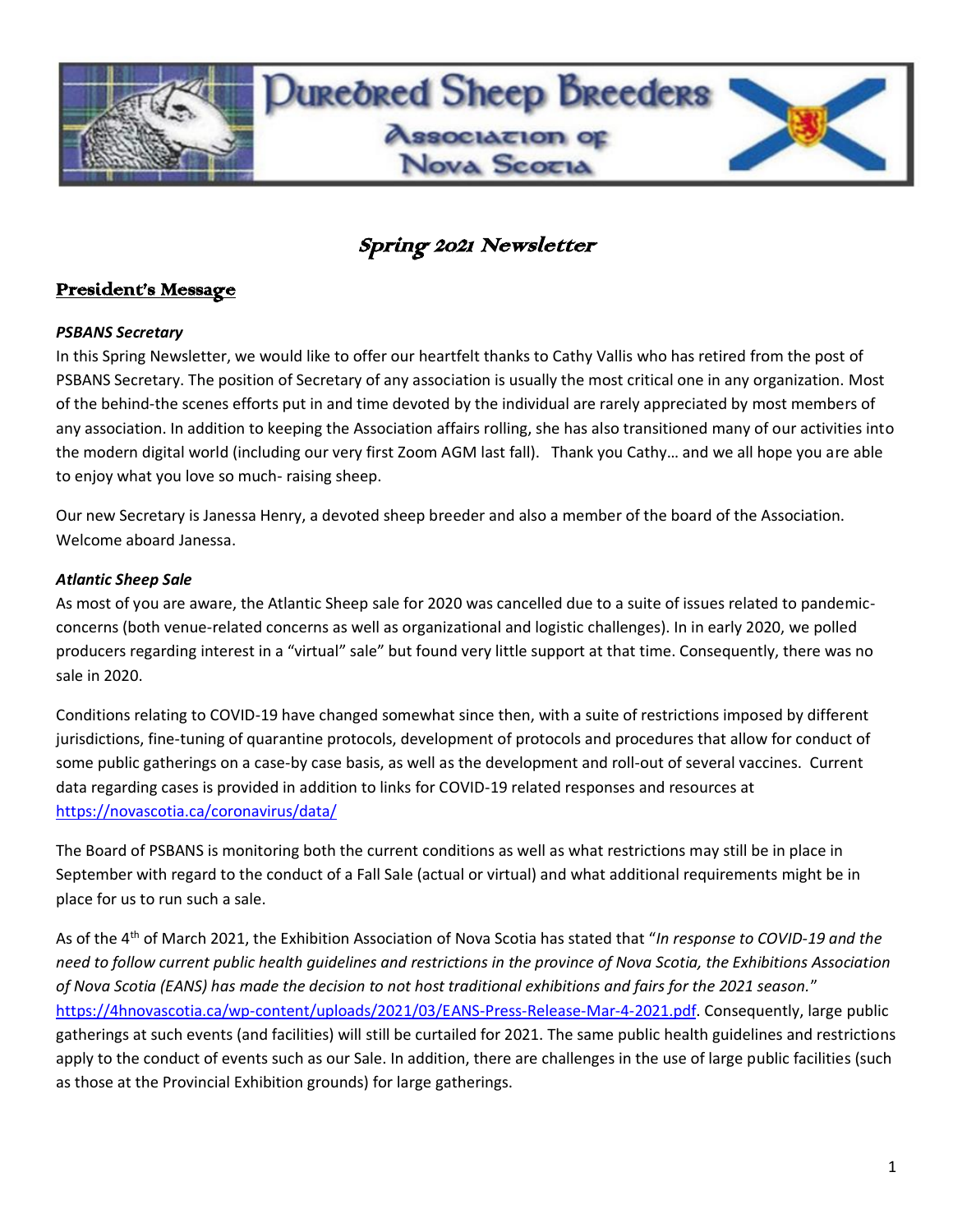That having been noted, we are investigating specific requirements of the Health Protection Act Order and public health directives to determine the specifics of conducting a physical sale. In addition, we are re-visiting the option of conduct of a Virtual Sale (modelled, in part on that of the Canadian Sheep Breeders Association 2021 CLASSIC).

Janessa Henry will provide updates and time-frames for sale and sale decisions. Additional information will be posted on the web-site<https://www.sheepnovascotia.ns.ca/> under News and Events.

In the interim, as we're looking forward to this breeding season, we encourage breeders to explore our 2020 Breeders' Directory, available at [https://www.sheepnovascotia.ns.ca/wp-content/uploads/2020/11/PSBANS-Breeders-Directory-](https://www.sheepnovascotia.ns.ca/wp-content/uploads/2020/11/PSBANS-Breeders-Directory-2020-v2-HQ.pdf)[2020-v2-HQ.pdf](https://www.sheepnovascotia.ns.ca/wp-content/uploads/2020/11/PSBANS-Breeders-Directory-2020-v2-HQ.pdf) . If you require a paper copy of the Directory, please contact our Secretary Janessa Henry through the Web-site<https://www.sheepnovascotia.ns.ca/contact/>

### *CSBA CLASSIC 2021*

Canadian Sheep Breeders' Association CLASSIC will be held this year (9 & 10 July) as a Virtual Sale. Information will be posted a[t https://www.sheepbreeders.ca/](https://www.sheepbreeders.ca/) I encourage anyone interested in consigning or purchasing animals from that sale to watch the CSBA site for details. Our CSBA representative, Bruce Sinclair indicates that they are hoping for a "traditional" sale in 2022.

### *Code of Practice*

The Code of Practice for the Care and Handling of Sheep in Canada (produced by the National Farm Animal Care Council -NFACC) was revised in 2013. It is currently available through

[http://www.nfacc.ca/pdfs/codes/sheep\\_code\\_of\\_practice.pdf.](http://www.nfacc.ca/pdfs/codes/sheep_code_of_practice.pdf) As part of the process of keeping the Codes of Practice up to date, these are revisited and revised, as necessary, every 10 years. If in your use of this document you have encountered some areas that need to be included, or clarified, now would be the time to bring them to attention of the NFACC [\(www.nfacc.ca\)](http://www.nfacc.ca/) for consideration for the next version.

Most seasonal breeders will be either in the middle of lambing or close to finishing up. Our resident farm Parasitologist, Dr Gwyneth Jones advises that now is the time to keep a close eye out for parasites (specifically Barberpole Worm, *Haemonchus contortus*) by watching for any signs of anemia (checking the eyes) in the weeks after lambing. Refer to: <http://nssheep.ca/parasite-control/>If you are unsure, contact your farm veterinarian. Those ewes and purebred lambs you have just produced are the foundation for the Nova Scotia sheep industry going into the future.

Stay well and take care,

Andrew Hebda President

### 2021 Atlantic Sheep Sale Update

Updates to follow.

Decision made by the board regarding an in-person sale will be made in early July.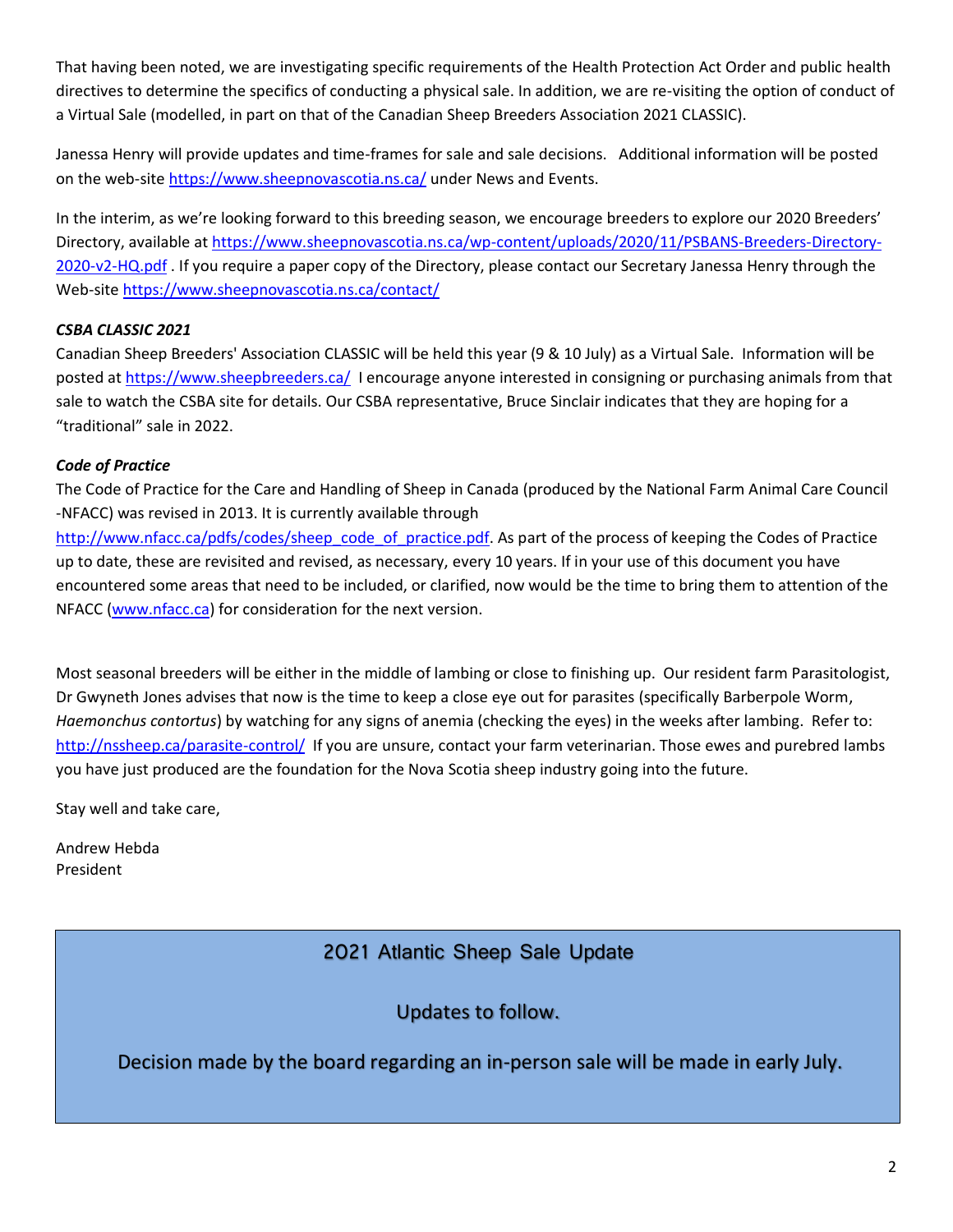### New Ruminant Livestock Specialist

I recently joined Perennia Food and Agriculture Inc as the new ruminant livestock specialist, having completed my MSc in Animal Nutrition at the University of Guelph last year. I am originally from Northern Ontario. I am passionate about Canada's sheep industry and am excited to support Nova Scotia sheep producers in my role.

My thesis research was a two-year study that looked at forage requirements for market lambs. My focus was on the minimum forage needed to keep a lamb's rumen healthy and efficient; the same data can be used to help limit expensive grain inclusion in rations while maintaining profitable growth.

We individually fed Dorset x Rideau Arcott ram lambs (~30 kg) diets that were either 0%, 20%, 40%, 60%, 80%, or 100% chopped second-cut alfalfa hay, and the remainder of the diet was a mix of ground corn, dried distillers' grains and solubles, and a vit/min premix that contained Bovatec. Daily feed intake and weekly growth were measured to collect data on average daily gain, average daily feed intake, feed:gain ratio and final weights across diets. Lambs were monitored with rumen data loggers which recorded rumen pH every five minutes, which allowed us to determine whether certain diets were associated with acidosis. The trial lasted for 70 days before lambs were

slaughtered. Finally, I looked at lambs' rumen tissue samples with a microscope to assess potential rumen damage.

We found that lambs performed similarly when fed between 40% to 100% grain. However, once they consumed more than 60% grain, lambs became significantly more likely to experience acidosis even though they did not show any outward signs of illness. To maximize growth rates while minimizing health concerns, in general the amount of grain to include in finishing rations is between 40% to 60% of the diet (ignoring costs). For replacement breeding stock, consider feeding a diet with less than 20% grain to promote long-term rumen health.

Determining the most cost-efficient system is a moving target that depends on feed costs. For my trial, with 2020 Ontario feed costs, the most profitable diet was 60% hay and 40% grain, with a price per kg of gain of \$1.61. The next most economical option was 100% grain at \$1.70 per kg of gain; a nine cent price difference. It cost an average of \$29.94 to feed 60H/40G lambs and \$32.13 to feed 0H/100G lambs for the duration of our study, which amounts to a savings of \$2.20 If you market 100 lambs a year, that results in *at least* \$220 in savings between the two most economical options!

It will come as no surprise to sheep producers that feed costs represent a very large portion of your production costs. Because forage quality can vary so much, it is important to test your forages to ensure you are supplementing accordingly and not wasting feed. This is an important step in making sure you are maximizing the value of your feed and operating efficiently.

Please get in touch if I can help with your feeding program or other management issues. I look forward to meeting you in the coming months and working with you.

### Katie Trottier [ktrottier@perennia.ca](mailto:ktrottier@perennia.ca) 902-324-8306





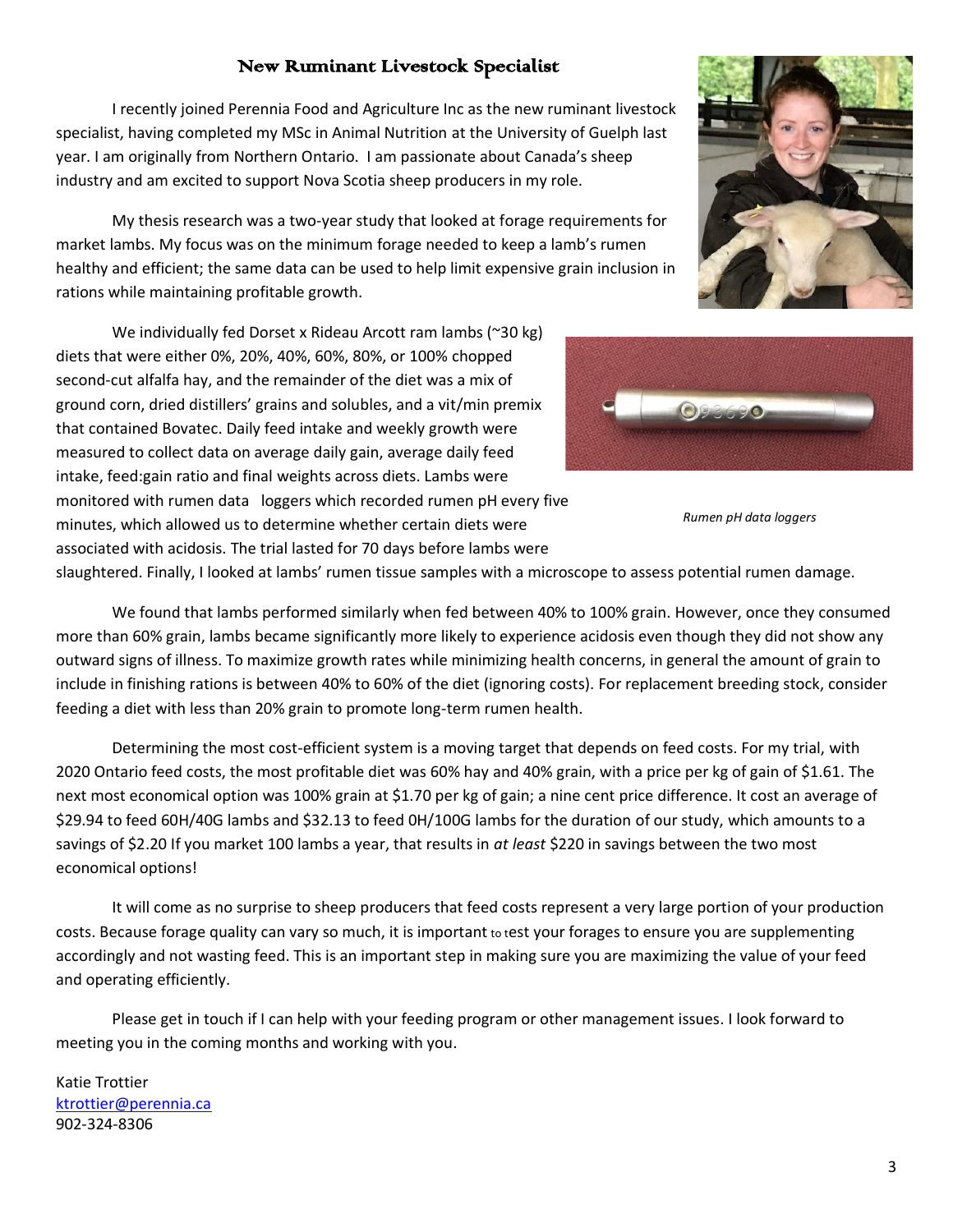

## From the Farm Gate



Recipe submitted by Janessa Henry, Secretary of PSBANS.

## *Honey Roasted Lamb Ribs*

- 1 lb lamb ribs
- 2 tsp pepper
- 1 tsp garlic powder
- 2 tsp cinnamon
- 2 tsp ginger
- 5 tbsp honey
- 2 tsp apple cider vinegar
- 1 tsp canola oil
- 1 small onion, sliced thinly
- Sea salt, sprinkle

In a large freezer bag, shake spices with meat and marinate in the fridge for 6-8 hours or overnight.

Preheat oven to 300°F.

In a small pot heat 3 tbsp of honey, vinegar, and oil until runny.

Line a pan with foil, toss ribs with honey mixture and sliced onions and cover with foil tightly. Bake for 2 hours turning twice.

Remove foil and cook for an additional 30 minutes.

Heat remaining honey and brush ribs before serving.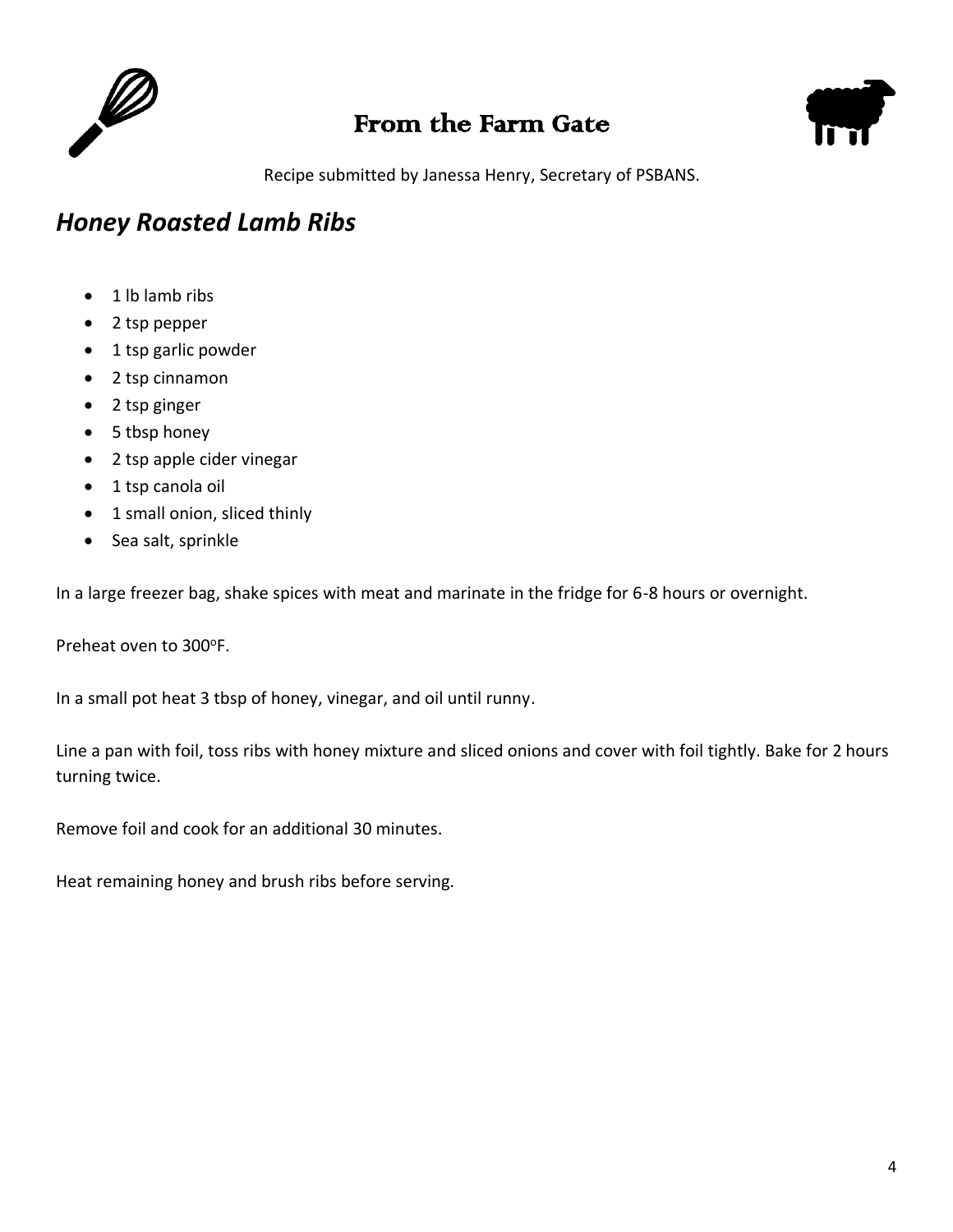# Producer Profile

### Nantynnor Farm

Featured producers are Gwyneth Jones and Andrew Hebda of Nantymor Farm, Noel Shore, Hants County, Nova Scotia.

Gwyneth Jones, Andrew Hebda and Meidrym Hebda of Nantymor Farm have been raising sheep on the Noel Shore (Hants County) since 1983. They started up with a mixed flock as well as a foundation flock of Clun Forests, obtained from Angus Rouse of Debert. This foundation flock comprised five distinct breeding groups (from the original Clun Forest importation into North America by Tony Turner of Eureka, N.S. and several more importations of Rams by Angus Rouse – see the history of Clun Forest Sheep in North America in by the North American Clun Forest Association -

[https://www.clunforestsheep.org/origins-and-history-of-the](https://www.clunforestsheep.org/origins-and-history-of-the-clun-forest-breed/clun-history-article-3/)[clun-forest-breed/clun-history-article-3/](https://www.clunforestsheep.org/origins-and-history-of-the-clun-forest-breed/clun-history-article-3/) ) The breeding program is that devised by Angus to optimize genetic diversity and at the same time minimize the co-efficient of inbreeding..

Since the initial purchase of ewes and ram from Angus Rouse, genetic re-invigoration has been pursued through the introduction of new genetics (rams) over the intervening years, from British Columbia, Alberta, Saskatchewan as well as Virginia. Other breeds have been eliminated over time so that the breeding flock is now essentially Clun Forest. Although the flock has been larger in the past, the flock size has been reduced to a core of 80 purebred ewes this winter (2020/21).

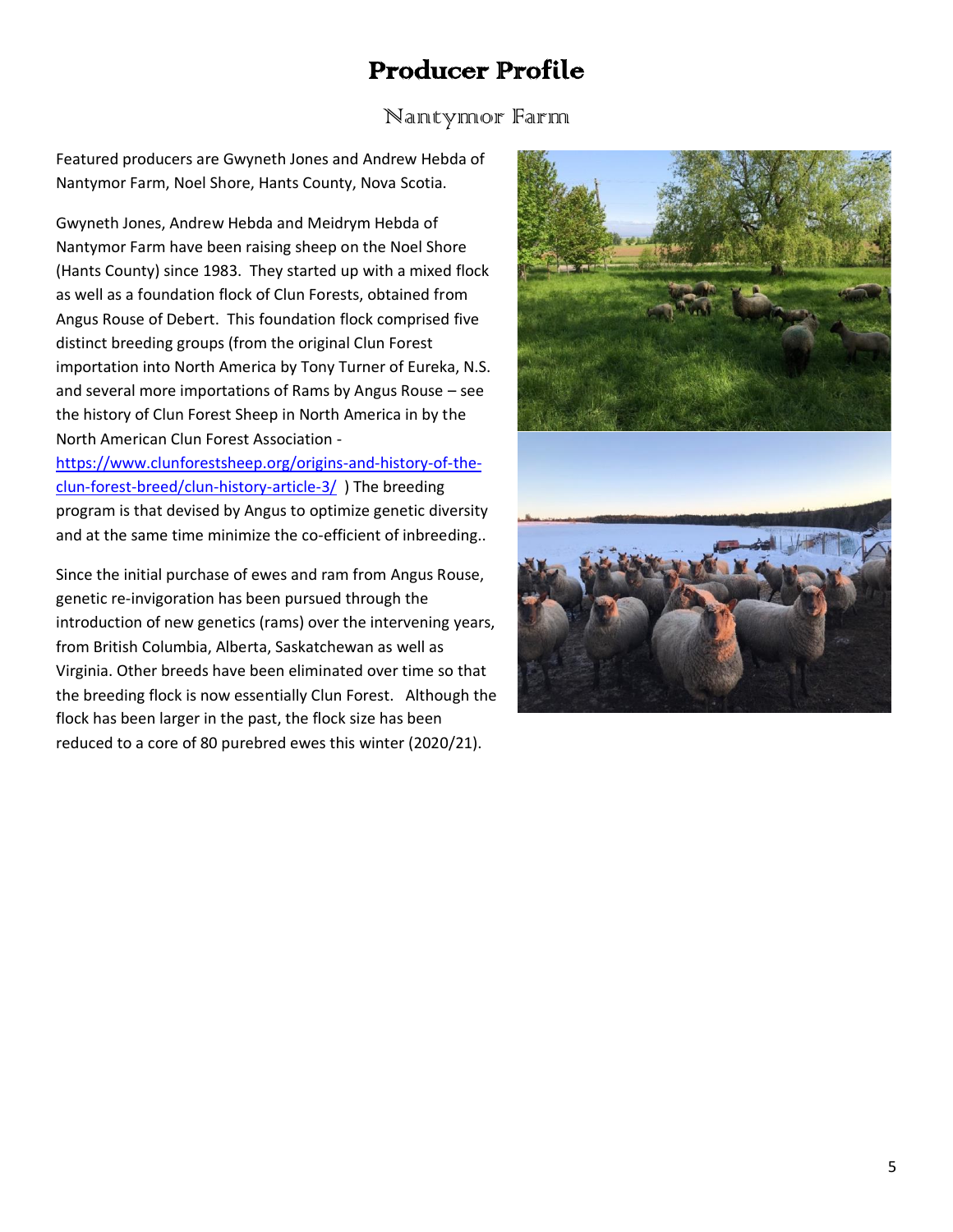In maintaining this flock, we have selected for genetic diversity, performance, conformation and Scrapie resistance. In addition, within the limitation of the flock size and genetics, we have also selected for good parasite resistance (based on on-farm studies using simple procedures such as Fecal Egg Counts (FECs) and routine FAMACHA screening).

Based on the parasite research conducted by Gwyneth on the farm over the last 25 years, lambs with ewes are strip-grazed on clean pasture (portable fencing moved every 3-5 days) and not returned to the same paddocks until after weaning. After weaning the lambs are put on clean pasture (approximately 23 hectares of pasture are available) with no contact with the ewes, with regular monitoring for parasites, and only dosing individuals when indicated by FECs and FAMACHA.

Although there have predator issues in the past (coyotes, birds of prey and scavenging birds, etc), their impact has been minimized by



lambing indoors, as well as the use of several guardian animals (llama, Great Pyrenees dog, and now a donkey) Using these animals, as well as bringing in all sheep from the pastures every night has minimized the impact of predators on the flock.

For contact information check out the listing in the PSBANS on-line Directory[: https://www.sheepnovascotia.ns.ca/wp](https://www.sheepnovascotia.ns.ca/wp-content/uploads/2020/11/PSBANS-Breeders-Directory-2020-v2-HQ.pdf)[content/uploads/2020/11/PSBANS-Breeders-Directory-2020-v2-HQ.pdf](https://www.sheepnovascotia.ns.ca/wp-content/uploads/2020/11/PSBANS-Breeders-Directory-2020-v2-HQ.pdf)

Note: Meidrym graduated as a Veterinarian from AVC in 2007 and is now working as an import specialist for the CFIA out of Sarnia.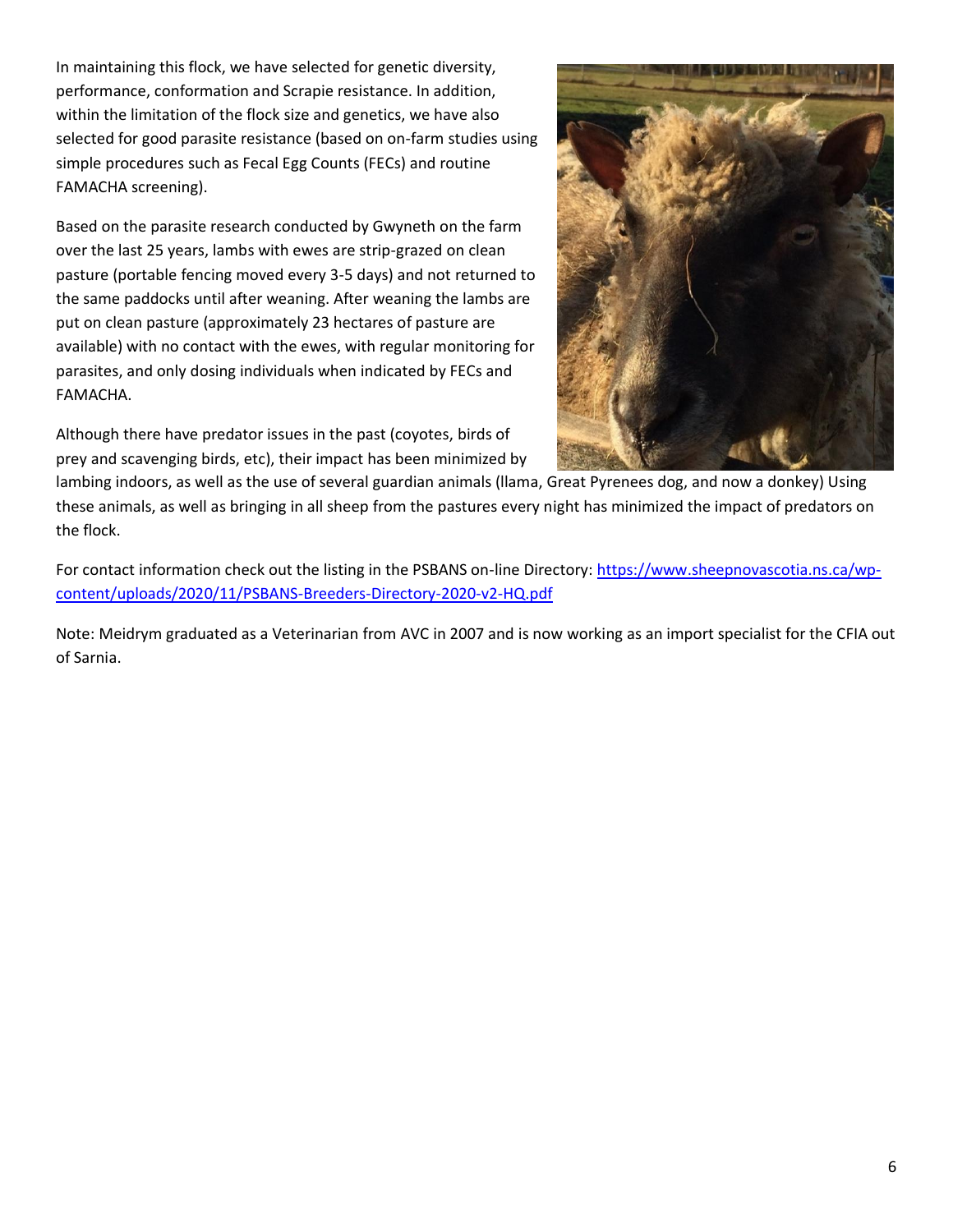

## Ask "Ted"

#### AASRP POLICY STATEMENT January 2021 (revised Mar 2021)

The American Association of Small Ruminant Practitioners (AASRP), founded in 1968, is an organization for veterinarians in the US, Canada and worldwide, who want to further their knowledge of sheep, goats, camelids, and cervids; promote the health and welfare of these small ruminants; and provide the best and most advanced services and products to their clients. In response to increasing concerns and regulations on the use of antimicrobials (antibiotics) in food-producing animals the AASRP, in December 2020, put forward and updated their Policy Statement to guide veterinarians and their clients on government and veterinary association regulations in North America on this use in Small Ruminants as Food Animals.

#### POLICY STATEMENT CONCERNING SMALL RUMINANTS AS FOOD ANIMALS

"Small ruminant practitioners should consider sheep, goats and farmed or hunted cervids to be food animals when making drug treatment decisions, and the intended use of the animal as a non-food or companion animal has no bearing on this designation. Camelids are sometimes harvested for human consumption, and veterinarians treating camelids should carefully consider the likelihood of animals entering the food supply to ensure that residues do not occur. Withdrawal times should always be provided for sheep, goats and farmed or hunted cervids, and should be considered for camelids. Extended withdrawal time estimates are required when using drugs extralabel. Specialty advising organizations such as the Food Animal Residue Avoidance Databank (FARAD and, in Canada, cgFARAD) can assist with these determinations. A withdrawal time estimate should always be provided to the owner and documented in the medical record, regardless of the owner's intention for the animal."

AASRP Policy Statement Dec 2020

Dr. Errol (Ted) Semple Maritime Genetics